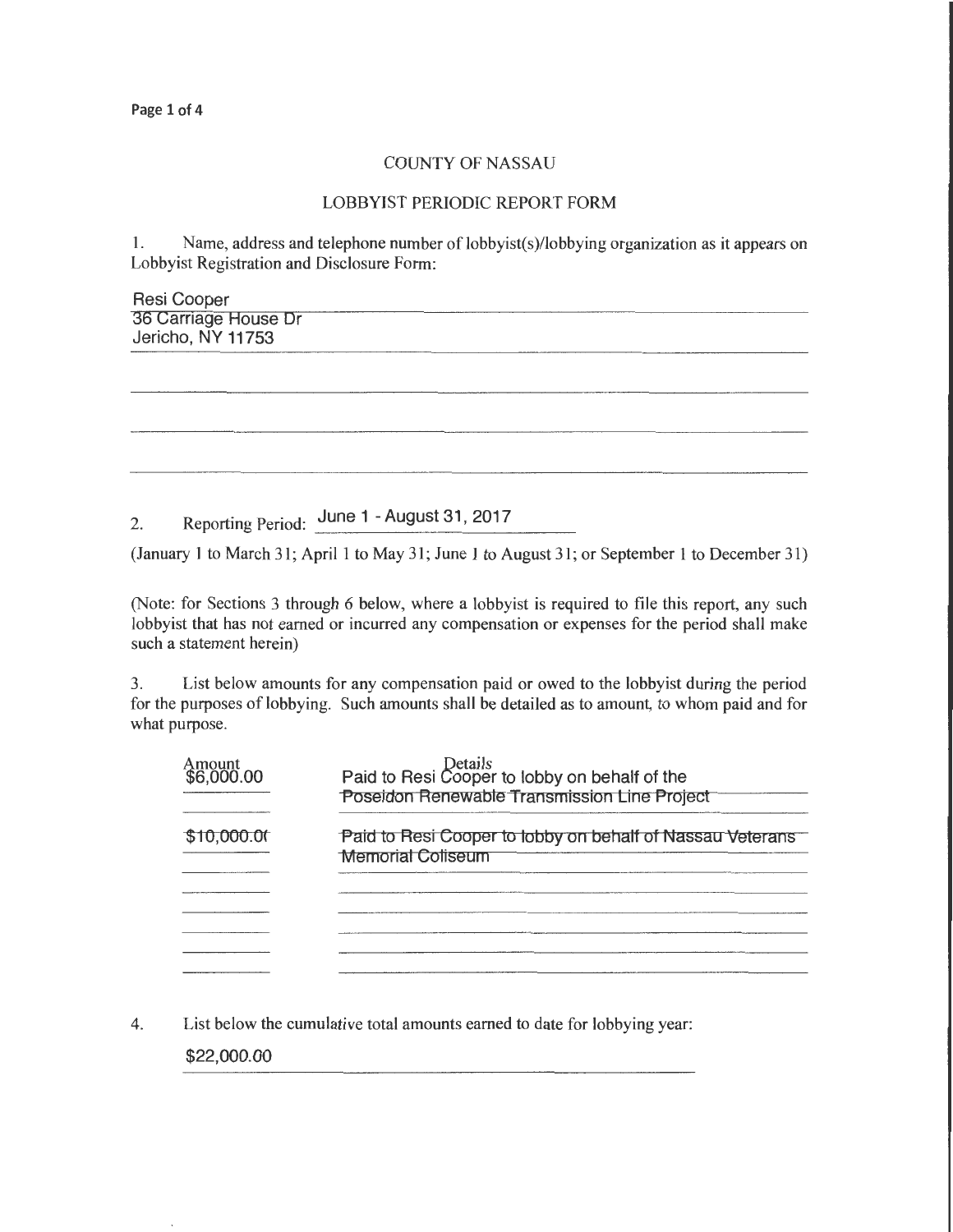Page 2 of 4

 $f(x) = f(x)$ 

5. List below amounts for any expenses expended or incurred by the lobbyist during the period for the purposes of lobbying. Such amounts shall be detailed as to amount, to whom paid and for what purpose.

| Amount<br>\$0 | Details<br>--------------------          |
|---------------|------------------------------------------|
|               |                                          |
|               |                                          |
|               | ______                                   |
|               |                                          |
|               |                                          |
|               |                                          |
|               | <b>The Company's Company's Company's</b> |
|               |                                          |
|               |                                          |

6. List below the cumulative total amounts expended to date for lobbying year:

\$0

(In lieu of completing 7 through 10 below, you may attach a copy of your Lobbyist Registration and Disclosure Form, provided the information has not changed.)

7. List whether and where the lobbyist(s)/lobbying organization is registered as a lobbyist (e.g. Nassau County, New York State):

New York State Nassau County

8. Name, address and telephone number of client(s) by whom, or on whose behalf, the lobbyist is retained, employed or designated. Exelon Corp 101 Constitution Ave NW Washington DC 20001 Attn: Sandy Grace 202-637-0345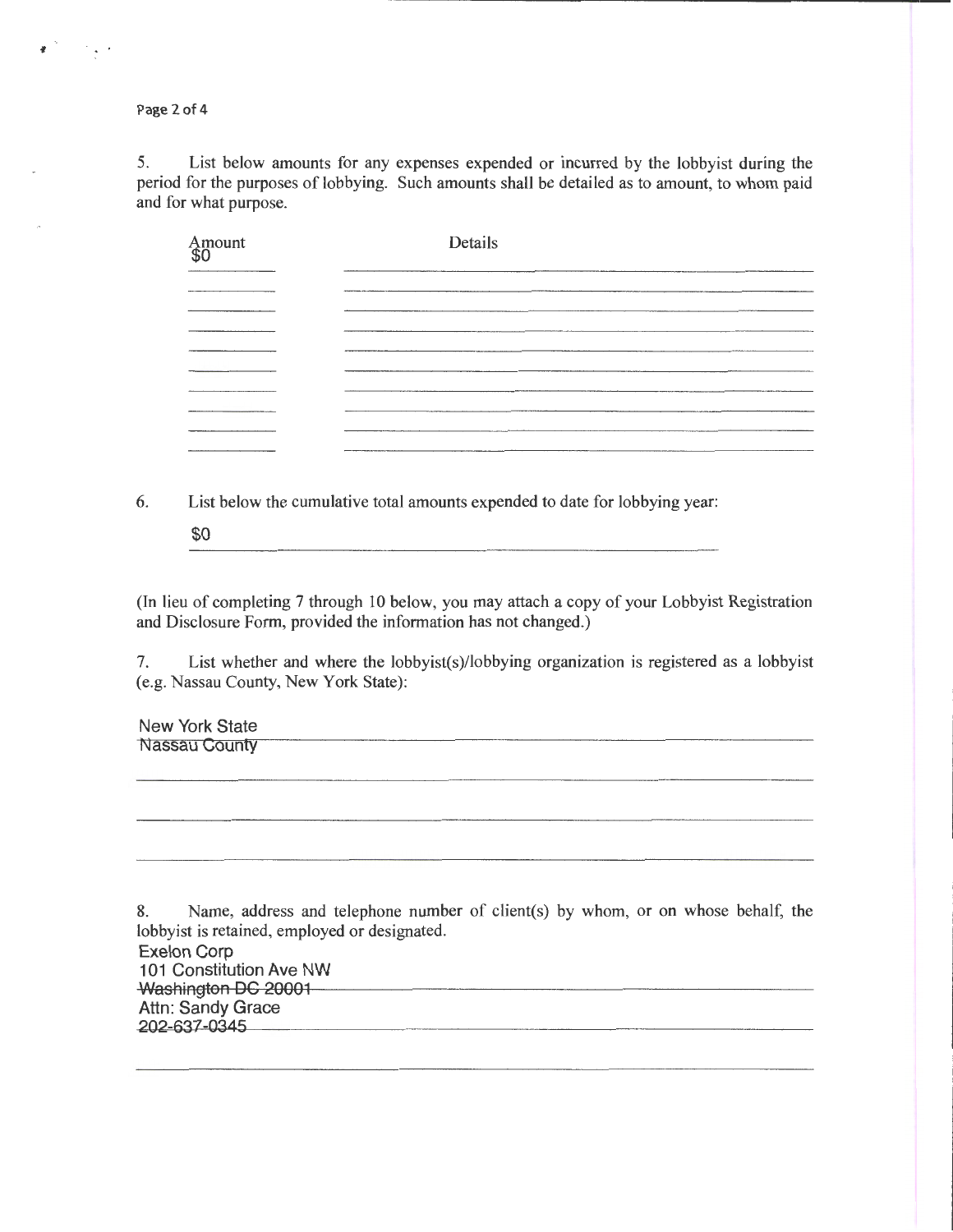Page 3 of 4

 $\ddot{\phantom{0}}$ 

 $\sim 10^{-1}$ 

Redland Strategies 519 E1ghth Avenue New York, NY 10018 Attn: Michael Balboni 212-643-2002

Third Party beneficiary: Onexim/Nassau Events Center

9. Describe lobbying activity conducted, or to be conducted, in Nassau County, and identify client(s) for each activity listed, during the Reporting Period.

Client: Exelon - lobbying for siting and permitting for the Poseidon Renewable **Transmission Line** 

Client. Redland Strategies. lobbying for issues related to NYCB Live Nassau Veterans Memorial Coliseum

10. The name of persons, organizations or governmental entities before whom the lobbyist has lobbied during the period.

Office of Nassau County Executive Nassau County Legislature